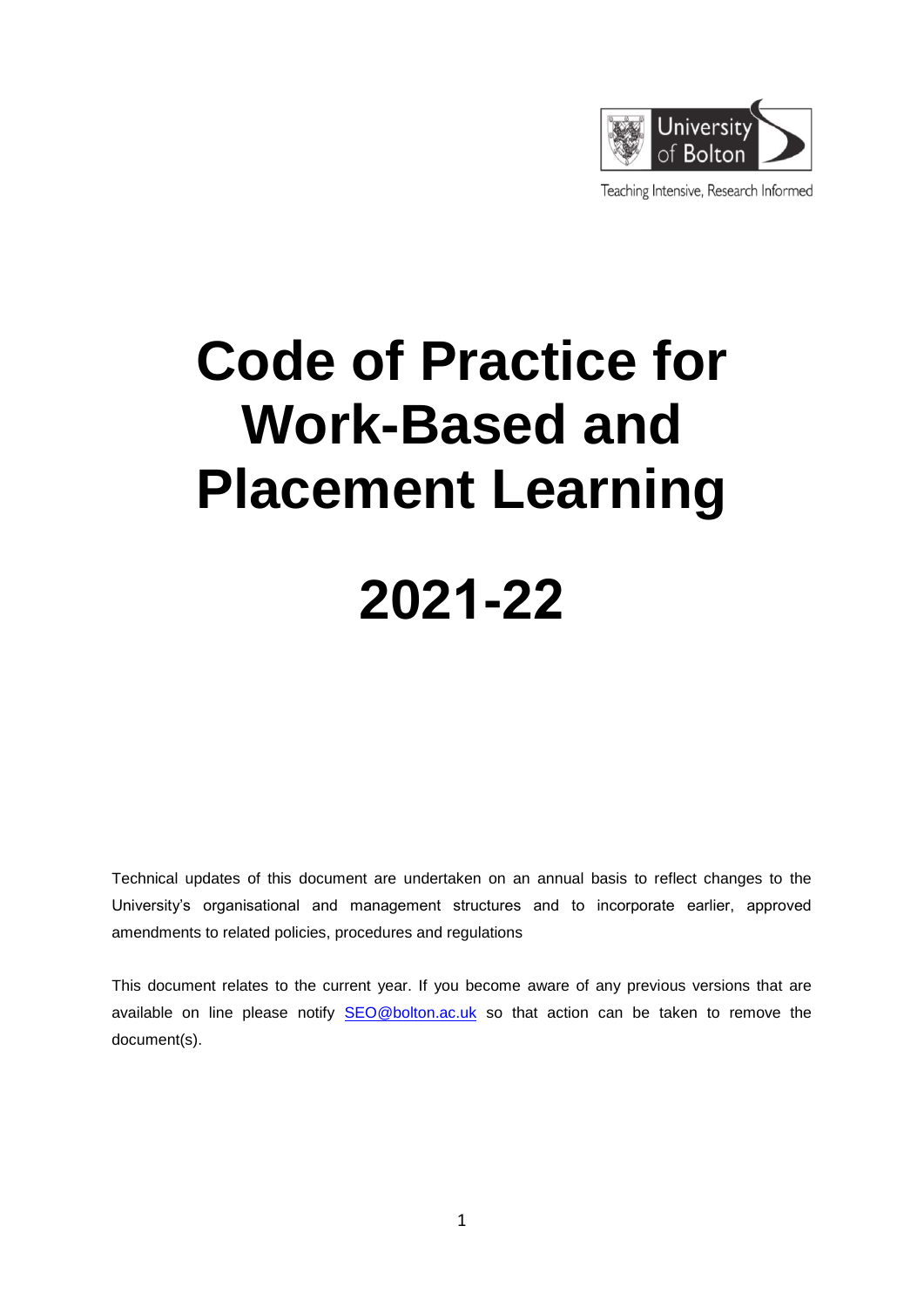### **Contents**

| $2^{\circ}$    |  |
|----------------|--|
| 3 <sup>1</sup> |  |
| $\overline{4}$ |  |
| 5 <sup>5</sup> |  |
| 6              |  |
| $7^{\circ}$    |  |
| 8              |  |
| 9              |  |
|                |  |

|--|--|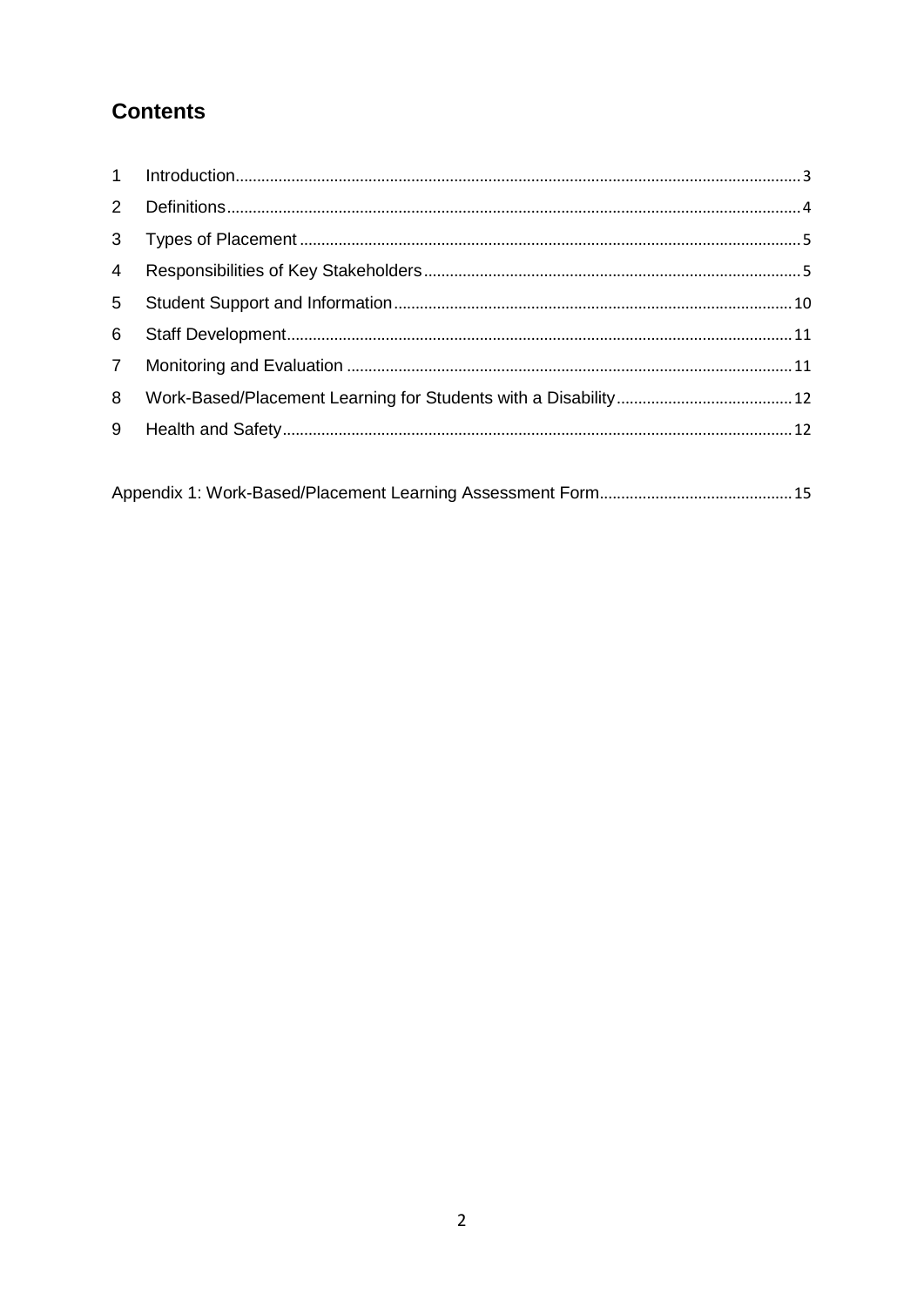#### <span id="page-2-0"></span>**1 Introduction**

- 1.1 The Code sets out the University of Bolton's expectations for work-based and placement learning. It provides guidance for academic teams involved in the organisation, management and administration of work-based and placement learning.
- 1.2 Whilst the Code seeks to provide a level of consistency, it is also intended to be flexible to allow for the specific requirements of individual Schools and their programmes, and any professional, statutory or regulatory bodies (PSRBs) to be met.
- 1.3 The Code is informed by and based on the precepts of the Quality Assurance Agency's (QAA) UK Quality Code for Higher Education: Part B: Assuring and Enhancing Academic Quality; Chapter B10: Managing Higher Education Provision with Others
- 1.4 The Code sets out a series of principles that should be adhered to whenever workbased/placement learning is incorporated within academic programmes both at an undergraduate or postgraduate level.
- 1.5 The Code applies to the University of Bolton and, where applicable to collaborative provision, it is expected that partner organisations will adopt the Code or have an equivalent approach which will be agreed at programme approval.
- 1.6 The Code of Practice *does not* cover work-based/placement learning outside the University that is not a credited part of a programme of study, such as part-time, termtime and vacation work which students have arranged for themselves.
- 1.7 The Code of Practice aims to ensure that:
	- Students undertaking work-based/placement learning are aware of the risks associated with the environment in which they are in, and have taken appropriate steps to minimise them.
	- Students have access to appropriate support and guidance before, during and after their work-based/placement learning.
	- All parties involved clearly understand their roles and responsibilities– e.g. the School, the student and the work-based/placement learning provider.
	- The value of work-based/placement learning is maximised to develop students' skills, knowledge and employability.
- 1.8 Heads of School (or their off campus equivalent) are required to ensure compliance with the principles of the Code for their own programme teams and ensure that a handbook(s) is available for staff and students.
- 1.9 Activities not covered by this Code include: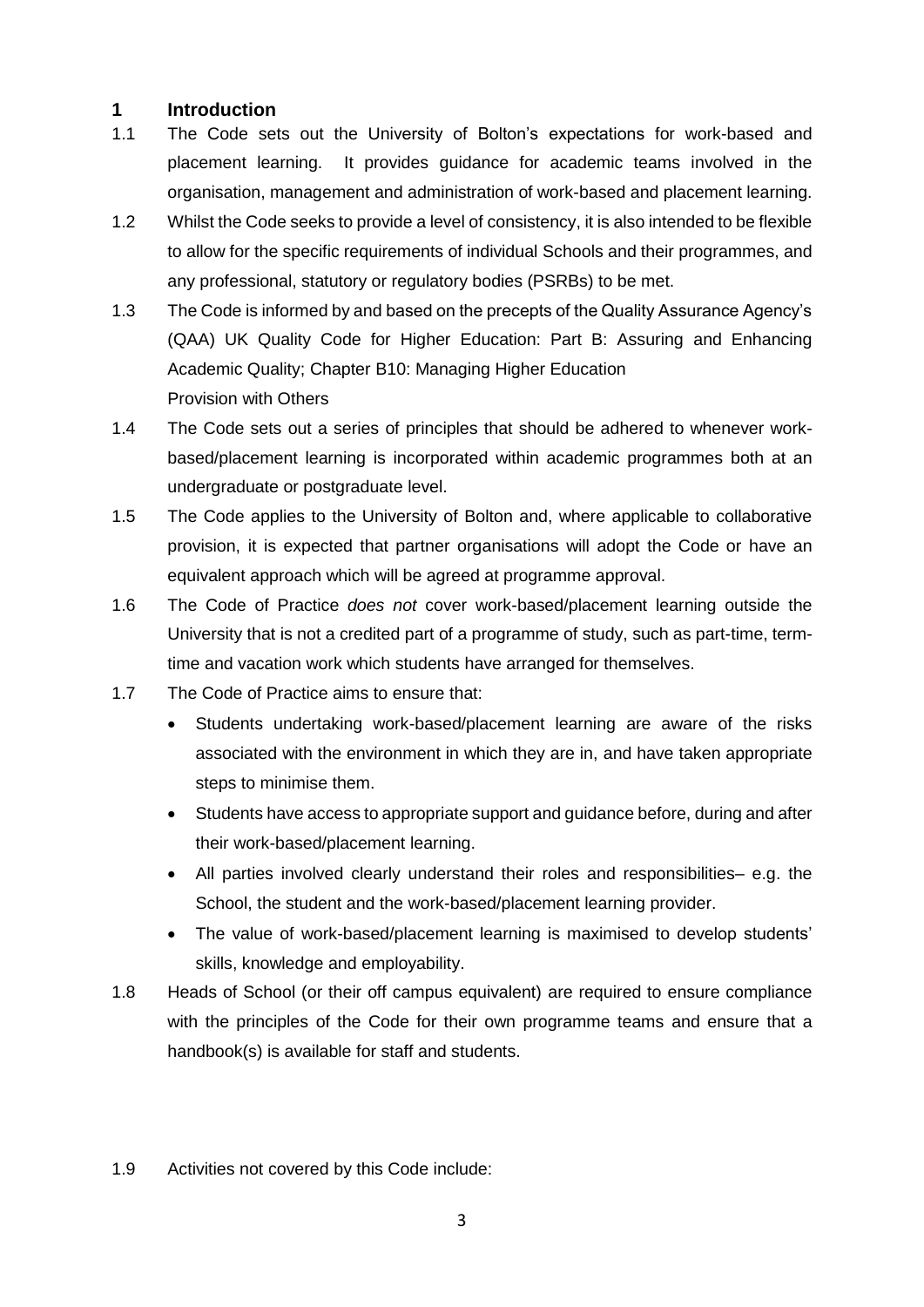- Field trips, residential, employer visits, and short periods outside of the University when managed/supervised by University of Bolton staff.
- Situations where students have a break in their studies to take advantage of a volunteering opportunity.
- 1.10 The Code should be read, where necessary, in conjunction with other Codes of Practice and/or policies within the University (see Student Policy Zone).

#### <span id="page-3-0"></span>**2 Definitions**

- 2.1 *Work-based learning* is learning that is integral to a higher education programme and is achieved and demonstrated, wholly or predominantly, through engagement with a workplace environment. Typically it is focused around an occupation either paid or unpaid and will be measured and assessed against specific learning outcomes and/or competencies.
- 2.2 *Placement learning* is a credit-bearing, planned period of learning which takes place either internally (i.e. Sport and Spinal Injury Clinic, Athlete Development Centre) or outside of the University of Bolton. A placement is defined as work experience, assessed project work or a period of course-based study (for which academic credit is awarded and where the student remains subject to University of Bolton regulations during the relevant period) where there is a transfer of direct supervision of the student to a third party for a period of time. It includes those circumstances where students have arranged their own learning opportunity with a placement provider, with the prior approval of the University.
- 2.3 *Learning outcomes* describe what a student should be able to do or demonstrate, in terms of particular knowledge, skills and attitudes, as a result of learning.
- 2.4 *Placement staff/Employment Engagement Consultants* (e.g. Module Tutors, Programme Leaders, University Link Lecturers, Placement Coordinators) are staff designated by the University of Bolton to arrange and/or approve placements and support students during the placement period.
- 2.5 *Placement provider* includes persons, partnerships, companies, institutions and other organisations providing opportunities for placement learning.
- 2.6 *Placement supervisor* is a person, employed and designated by the placement provider, who is responsible for supervising the student whilst on placement.
- 2.7 *Placement mentor* is a person designated to facilitate the student's professional and personal development in the work place. Some PSRBs have specific requirements which must be met in relation to mentoring.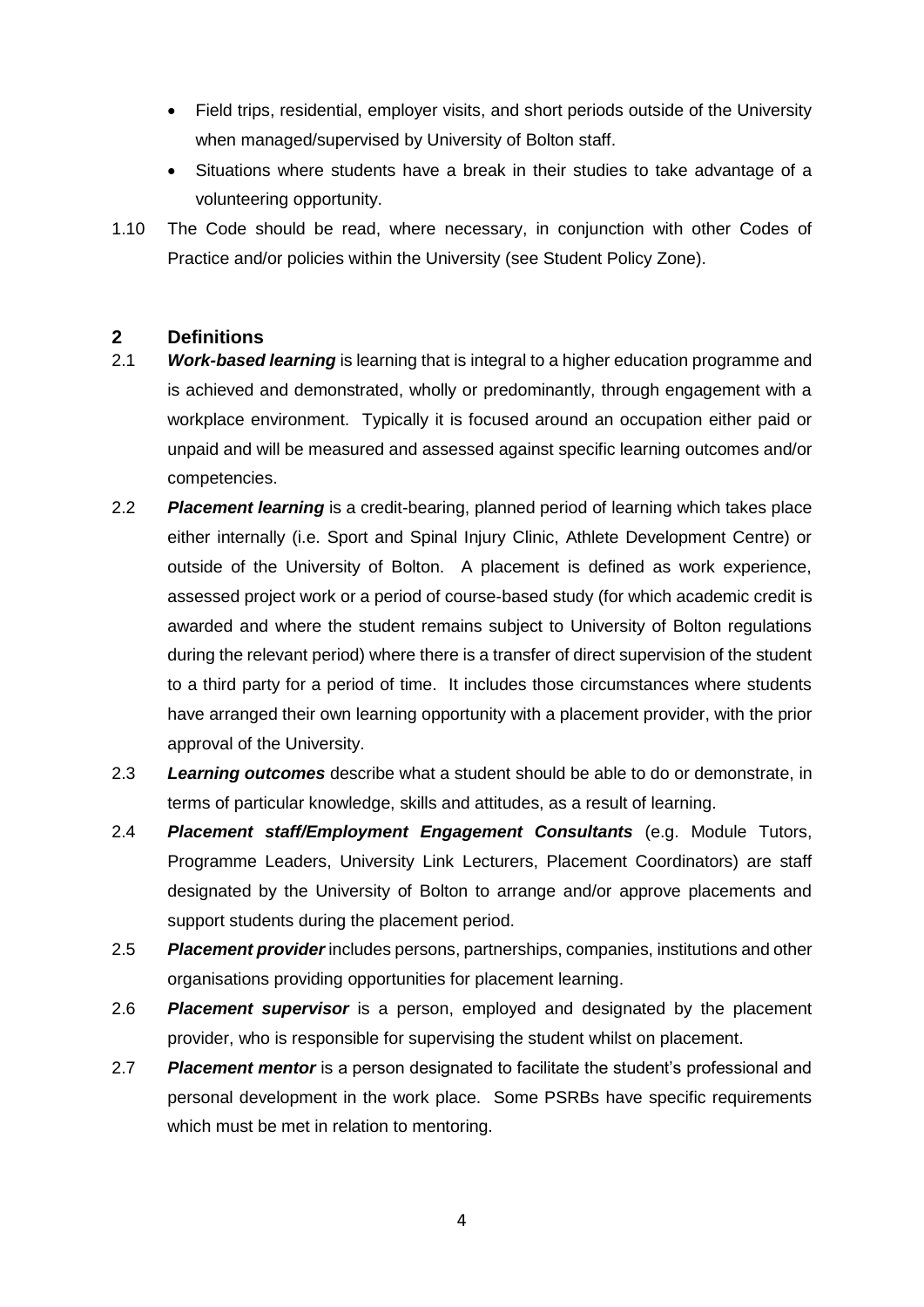#### <span id="page-4-0"></span>**3 Types of Placement**

- 3.1 The types of placements available to students can take many different forms. They can include: short or extended placements, full-time or part-time, paid or unpaid, assessed or unassessed, formal or experiential learning and studying or working abroad.
- 3.2 The University's relationship with the placement provider will vary with the nature of the placement. This may be, for example, a student negotiated placement or a formal arrangement with a single employer who offers multiple placements. Whichever form the relationship takes the principles of the Code must be followed at all times.

#### <span id="page-4-1"></span>**4 Responsibilities of Key Stakeholders**

#### **4.1 Responsibilities of the University**

- 4.1.1 The University recognises and values the importance of work-based/placement learning and its current and potential future benefits for the approach to students' learning and employability.
- 4.1.2 The University will ensure that the academic standards applied to the assessment of work-based/placement learning are consistent with normal University practices, with available subject benchmark statements and, where appropriate, professional or regulatory body requirements.
- 4.1.3 Arrangements for work-based/placement learning should be approved at validation/programme review. Any subsequent changes to the validated arrangements should be undertaken via the Module Modification Approvals process.
- 4.1.4 The University will ensure that, as far as is practicable, the potential for discrimination that could arise within a prospective placement is considered, taking special consideration of the protected characteristics in the Equality Act 2010. Where there are students with a disability, specialist advice may need to be accessed from the Disability Team.
- 4.1.5 The University will ensure that procedures are in place for dealing with complaints relating to the work-based/placement learning and that programme teams are aware of and can make use of them. A record will be kept of all formal complaints and the follow up action taken in line with the University complaints procedure.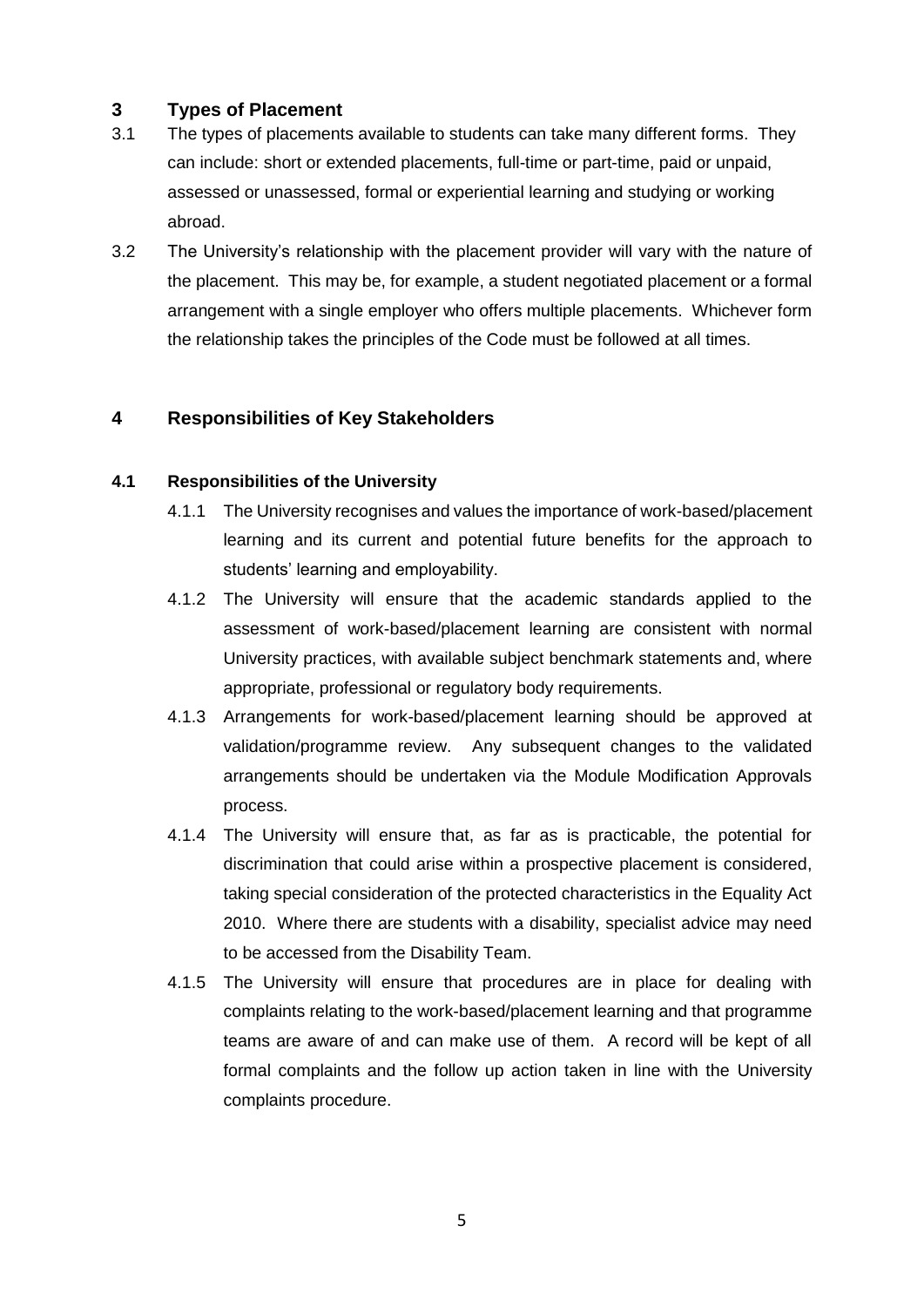#### **4.2 Responsibilities of Heads of School**

- 4.2.1 Heads of School will ensure that explicit reference is made in all relevant documentation of the intended learning outcomes of all work-based/placement learning. The assessment of such learning must form part of a coherent learning strategy for the programme and/or the module as a whole, be reflected in the programme specification, module specification and assessment guidelines, and be subject to the normal processes of assessment and moderation.
- 4.2.2 Heads of School will ensure that staff who are involved in workbased/placement learning within their teams, are competent to fulfil their role and training and development needs are identified and addressed.
- 4.2.3 When undertaking summative assessments, Heads of School must ensure that University and/or placement staff involved are suitably qualified, trained and supported.
- 4.2.4 Heads of School will ensure that the academic standards of any workbased/placement learning are consistent with normal programme monitory practices.
- **4.3 Responsibilities of Programme Leaders** (or equivalent e.g. Directors of Studies)
	- 4.3.1 Programme leaders will seek to align the learning opportunities to appropriate professional practiced-based standards where appropriate.
	- 4.3.2 Programme leaders will ensure that the overall aims, outcomes, roles and responsibilities relating to work-based/placement learning will be clearly defined and communicated to all parties (students, staff and placement providers). This can be achieved through the use of placement agreements, learning contracts, letters, handbooks for students, staff, and employers or other relevant correspondence that is deemed appropriate.
	- 4.3.3 Programme leaders should have appropriate procedures in place if, for any reason, a student is unable to achieve the learning outcomes with the agreed placement provider, due to a change in circumstances.
	- 4.3.4 Programme leaders should consider the impact that academic failure in the work-based/placement learning element may have, and incorporate provision for re-assessment of those elements within the overall assessment strategy.
	- 4.3.5 Programme leaders will ensure that students receive sufficient preparation for their work-based/placement learning through a variety of means including one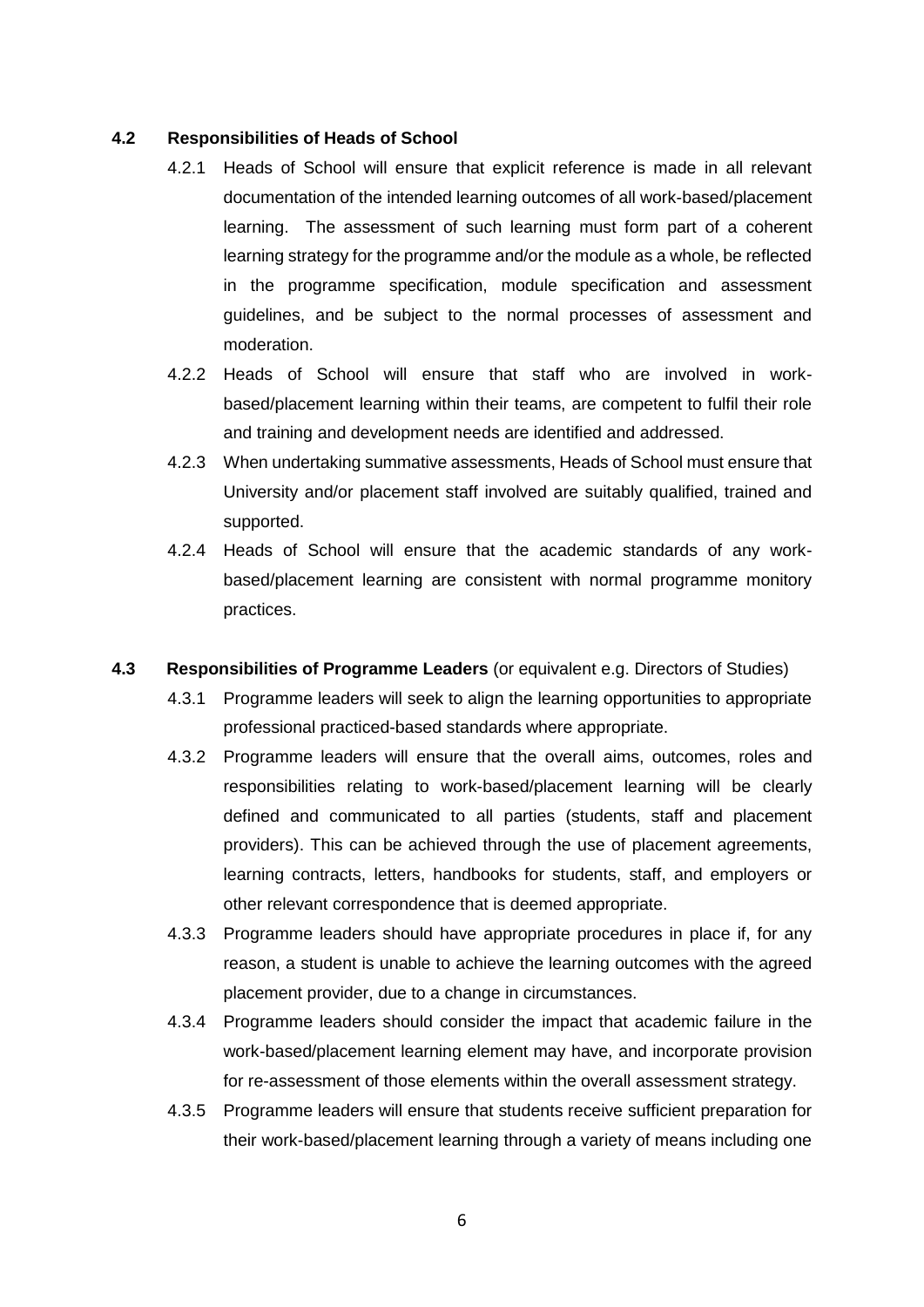to one guidance, placement handbooks and preparation sessions as appropriate.

- 4.3.6 In the event of a work-based/placement learning provider withdrawing from a placement agreement the relevant programme leader will ensure that appropriate and expedient communication, guidance and support is available, and will try to ensure where possible, to allow the student to continue. Students should be made aware of this in the placement documentation.
- 4.3.7 Each programme leader should clarify the level of competence necessary for the student to perform well whilst on placement.
- 4.3.8 Where work-based/placement learning is assessed summatively, programme leaders must ensure that appropriate arrangements are in place to ensure that such assessments and their outcomes are subject to the same internal and external moderation processes as other assessments. This will include providing the external examiner the opportunity to comment specifically on this element.
- 4.3.9 Each programme must have agreed procedures for securing, approving and allocating work-based/placement learning opportunities. These will be defined at the programme approval stage and, subsequently, at the review stage, and set out in the relevant programme documents e.g. module specification, placement handbook etc.
- 4.3.10 Staff responsible for work-based/placement learning should determine that a placement provider is able to:
	- Provide learning opportunities which enable the intended learning outcomes to be achieved. These learning outcomes should be identifiable.
	- Support students during their placement and help with overall assessment.
	- Provide a copy of their health and safety policy and ensure that students on placement are able to access it.
- 4.3.11 Programme leaders must ensure that where a student may be supporting a vulnerable client group, or in circumstances involving preparation to practice, evidence is available to show that students intending to take up a placement have undergone appropriate legal checks, in line with current procedures within the country of operation; in the UK this will be a DBS check.
- 4.3.12 Programme leaders will provide guidance to placement providers regarding their involvement in the review and monitoring of the progress of students, and will be kept informed about the mechanisms for reporting to the University of Bolton at the end of the work-based/placement learning opportunity.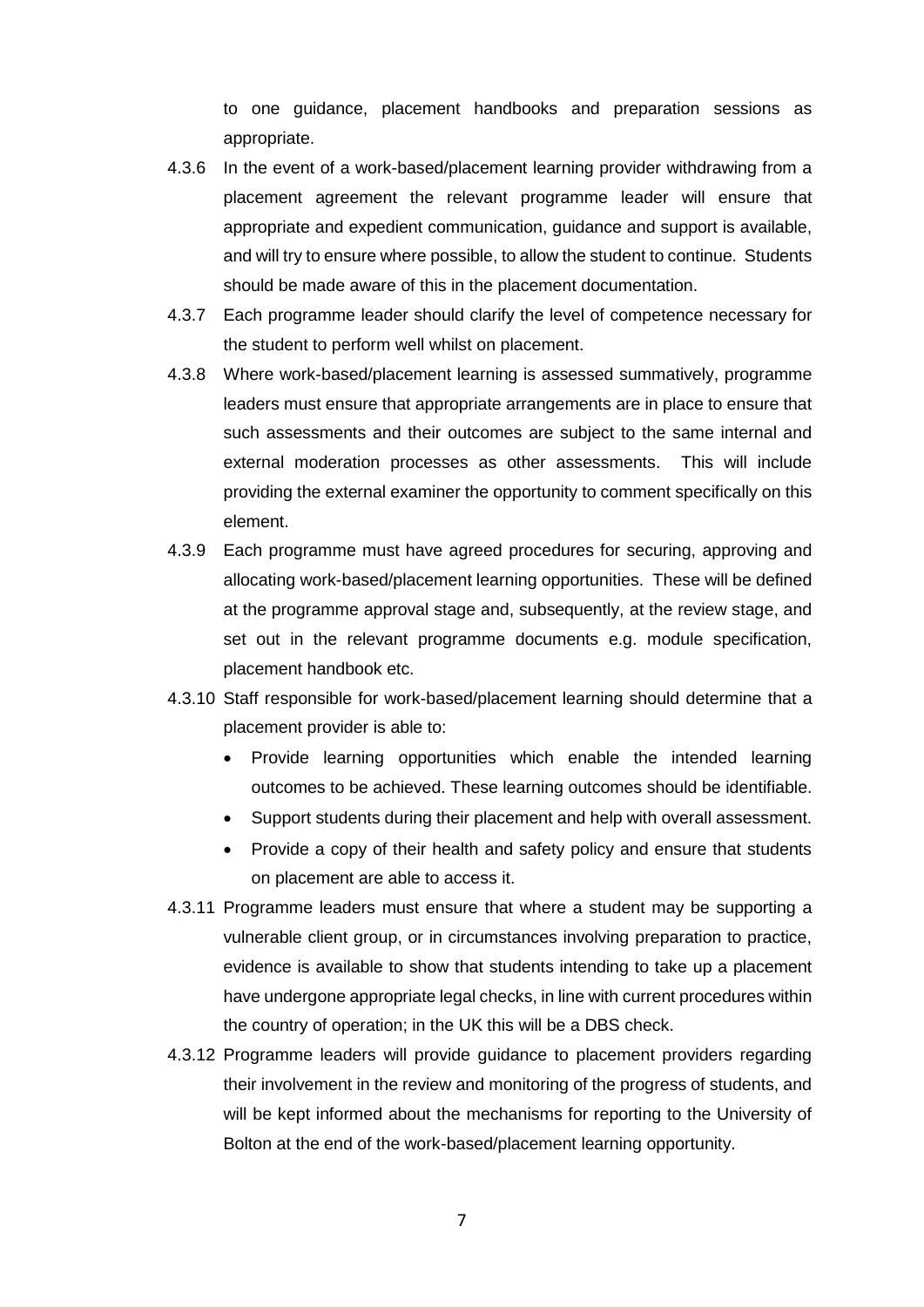- 4.3.13 It is good practice to inform the placement provider about potential visits from academic or placement staff, and any change(s) in the student's circumstances, in advance of the placement commencing.
- 4.3.14 Programme leaders should take into account extra checks to ensure the suitability of particular placements for a student with a disability. For example, it would be unreasonable to place a student whose disability causes fatigue in a placement location that involved a long commute to and from the placement over and above their normal commute time to University.
- 4.3.15 In some Schools placement visits will be mandatory, but, where this is not the case, placement visits will depend on the nature, duration and location of the placement and the specific needs of the student. Frequency of visits should be made clear in all placement handbooks.
- 4.3.16 Programme leaders will ensure that if mentors are involved in student assessments then thorough and appropriate training has been provided.
- 4.3.17 Programme leaders will ensure, where practical, that External Examiners are offered the opportunity to visit placement providers and meet the students to discuss their work-based/placement learning opportunity.
- 4.3.18 Programme leaders and placement staff should encourage placement providers to discuss any concerns at an early stage in order to ensure a positive experience for the student.

#### 4.4 **Responsibilities of the Student**

- 4.4.1 In the context of work-based/placement learning, students have a responsibility to prepare well for the placement opportunity by clarifying learning outcomes and drawing up a learning contract where appropriate.
- 4.4.2 Students should behave responsibly as a representative of the University of Bolton whilst on placement, and as such should adhere to the policies, procedures and practice as laid down by both the University and the placement provider.
- 4.4.3 Students should report any problems to the placement provider and the University of Bolton that might prevent the progress or satisfactory completion of the work-based/placement learning. In the event of a student withdrawing from a placement, they should report the reasons to the placement provider and the relevant placement staff at the University as soon as possible.
- 4.4.4 Students should always adhere to the health and safety requirements and other procedures of the placement provider.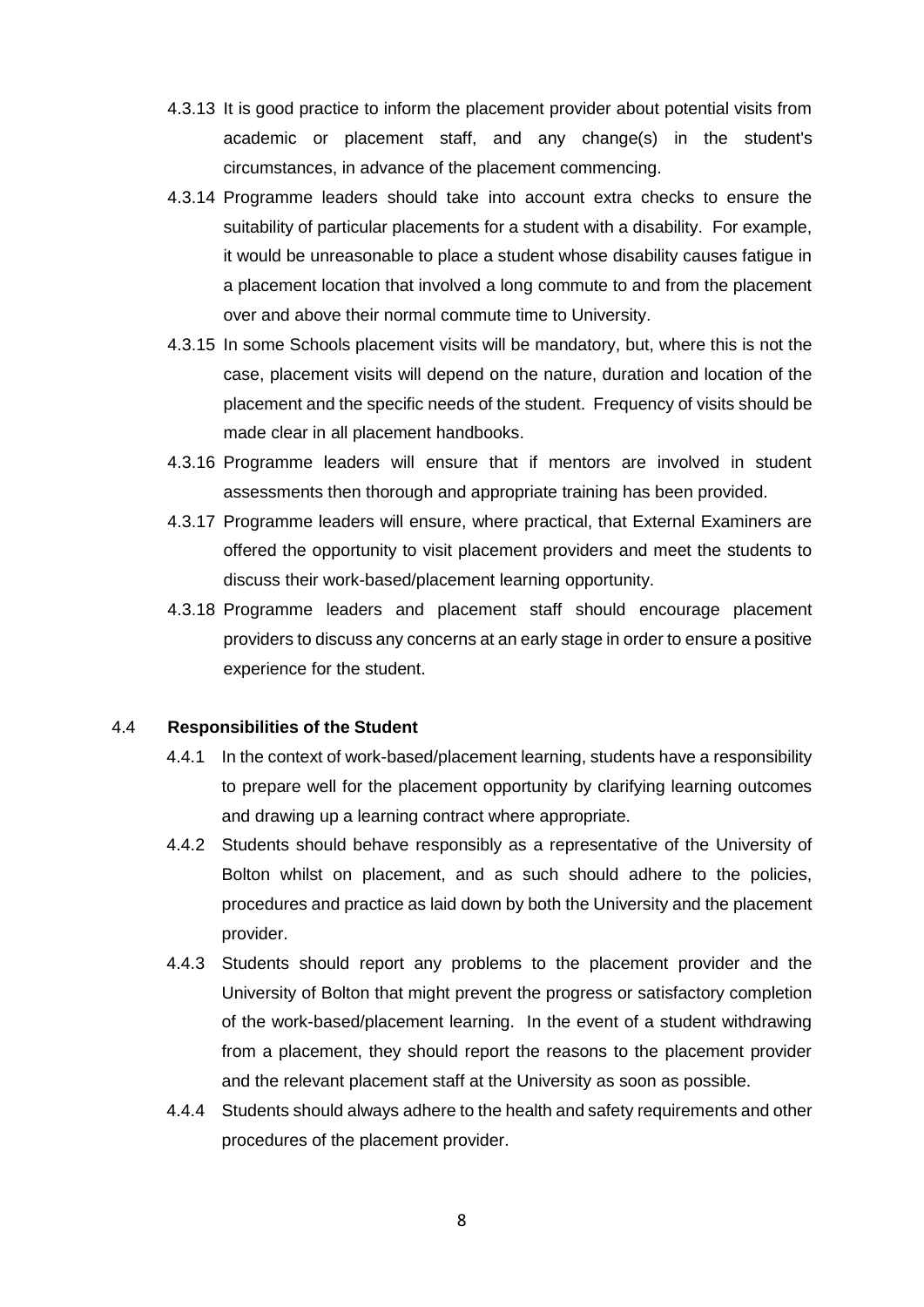- 4.4.5 Students should report immediately or as soon as possible to their School any incidents in which they are involved and any health and safety concerns that are not addressed by their placement provider.
- 4.4.6 Students should complete any work set as appropriate by the placement provider and record their progress and achievements.
- 4.4.7 Students should evaluate and comment on the benefits of their experience in terms of their learning at the end of the placement.
- 4.4.8 Students with a disability should consider the level of disclosure they should give to a placement provider to ensure that reasonable adjustments can be put in place.

#### **4.5 Responsibilities of the Placement Provider**

- 4.5.1 Placement providers should have a named person with responsibility for the work-based/placement learning.
- 4.5.2 Provide the student(s) with a full and clear induction to the organisation and its working practices, including health and safety arrangements, fire precautions and emergency evacuation arrangements, how to report accidents, incidents etc.
- 4.5.3 Inform the programme team of any particular risks or hazards associated with the placement.
- 4.5.4 Placement providers must support their own staff to engage with training/development activities, particularly if they are involved in the mentoring and/or assessment of students.
- 4.5.5 Participate in monitoring visits with staff from the University of Bolton.
- 4.5.6 Placement providers are to monitor and evaluate the work-based/placement learning and provide feedback to the University as appropriate about the progress of students.
- 4.5.7 The placement provider must report as soon as possible to the University details of any serious accidents or incidents involving students or breaches of discipline by a student, or (where necessary) lodge a complaint regarding a student on placement with them.
- 4.5.8 Placement providers should ensure their compliance with the Equality Act 2010, or other relevant legislation if based outside the UK, and are encouraged to make reasonable adjustments for students with disabilities, specific learning difficulties and medical conditions.
- 4.5.9 Placement providers should keep a record of attendance for the student on work-based/placement learning.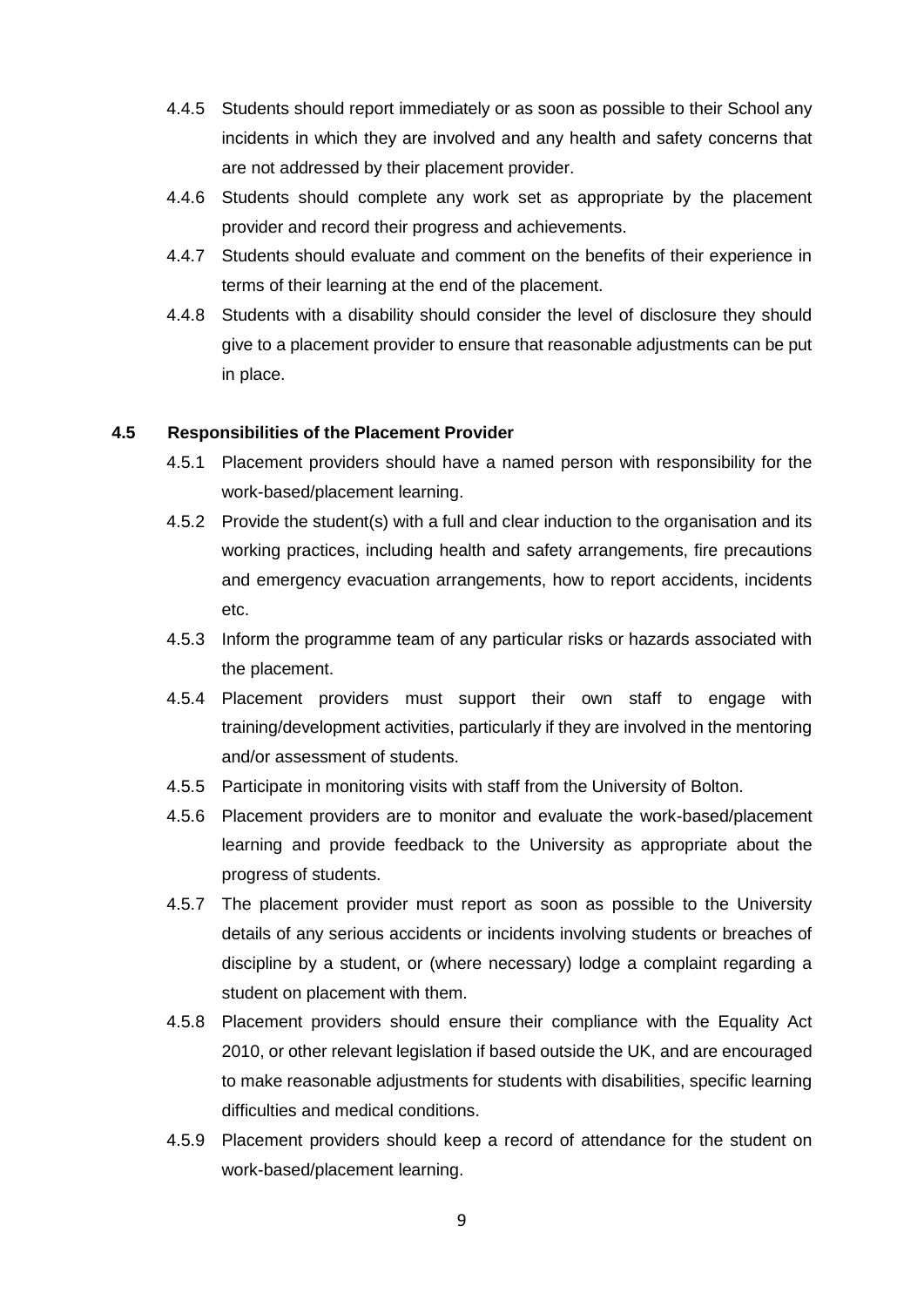- 4.5.10 Placement providers will provide a non-discriminatory environment which is free from discrimination or harassment on the basis of age, disability, ethnicity, gender, nationality, religion or belief and sexual orientation.
- 4.5.11 Students should receive regular and constructive feedback on their progress and development during their work-based/placement activity from the placement provider as appropriate.

#### <span id="page-9-0"></span>**5 Student Support and Information**

- 5.1 Students must be fully informed about their responsibilities and entitlements relating to their work-based/placement learning and the University of Bolton require all Schools to provide their students with appropriate guidance and support in preparation for, during and after their work-based/placement learning.
- 5.2 The use of standard University-wide and/or School-wide documentation is recommended where possible.
- 5.3 This guidance should be in written format and may take the form of a dedicated handbook or be incorporated into relevant course information. This information should also be accessible through the University website and through Moodle.
- 5.4 The following is an indicative list of areas which, where appropriate, should be covered by the guidance for students:
	- Professional conduct and behaviour
	- Support available when the responsibility for securing a placement rests with the student
	- Establishing a learning agreement with the placement provider
	- Cultural orientation, work expectations and ethical considerations
	- Health and safety issues and appropriate information relating to the induction period
	- Confidentiality and/or data protection, intellectual property and copyright issues
	- Applicability and procedures for Disclosure and Barring Service (DBS) checks
	- Legal issues including visa requirements
	- Occupational health considerations or requirements including immunisation
	- Precautions that should be taken to maximise personal safety
	- Nature of insurance cover that is provided by the University and the possibility of acquiring additional personal insurance where appropriate, including the use of personal transport and medical insurance cover
	- Availability of additional language or skills preparation
	- The University support services that will remain available to students during the work-based/placement learning period.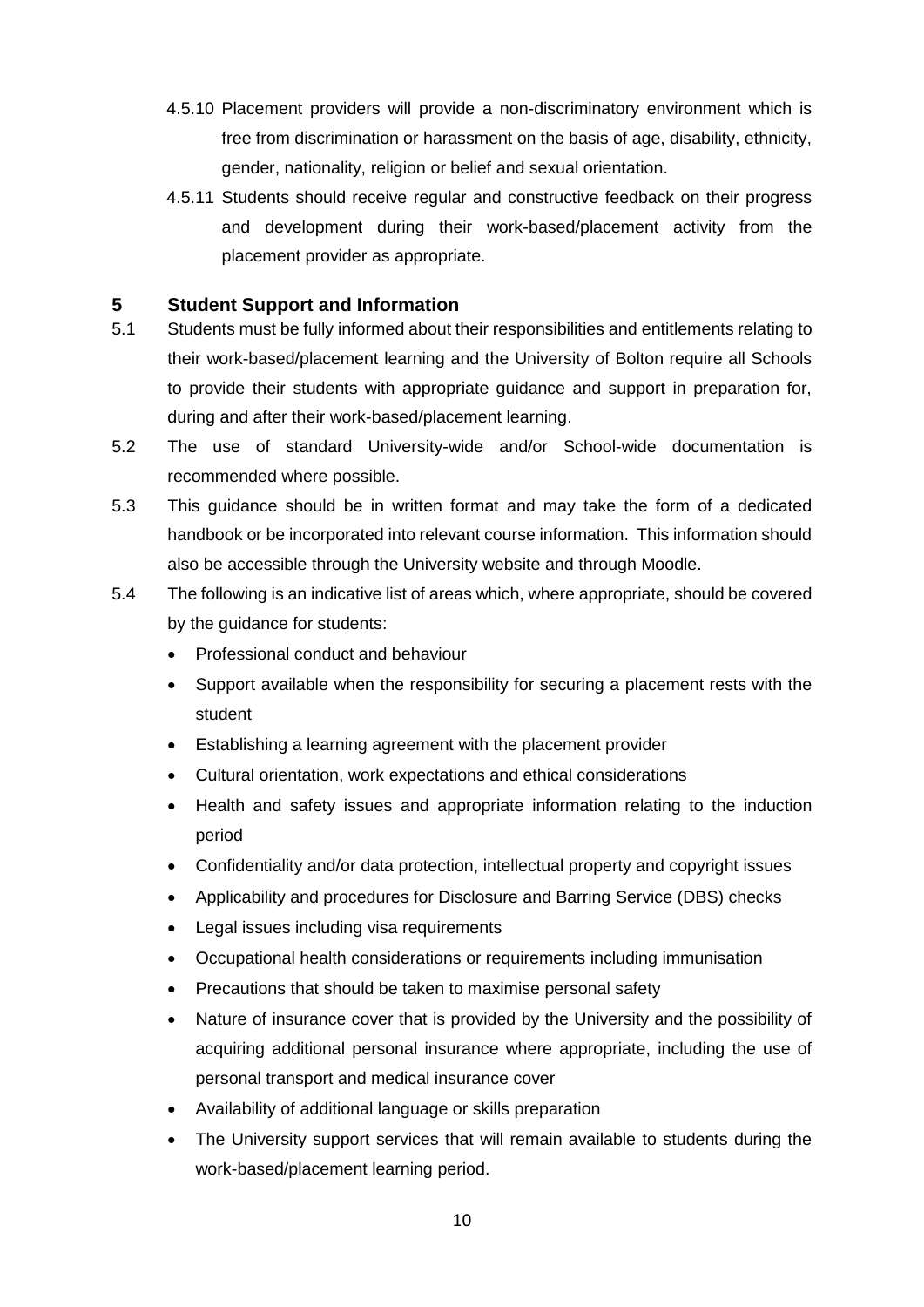#### <span id="page-10-0"></span>**6 Staff Development**

- 6.1 All Heads of School will ensure that staff for whom they are responsible and who are involved in work-based/placement learning will be appropriately qualified and competent to carry out their role(s).
- 6.2 Heads of School will ensure that their staff have opportunities for additional training where relevant, and access to information relevant to their role. Development needs in relation to work-based/placement learning should be considered within the staff performance review process.

#### <span id="page-10-1"></span>**7 Monitoring and Evaluation**

- 7.1 All placements should be subject to effective monitoring and evaluation. Programme teams will monitor and review the effectiveness of their procedures for securing workbased/placement learning, as well as the placements themselves. This shall be conducted via the School Board and reported in the annual Programme Plan.
- 7.2 Programme teams must formulate procedures for:
	- Gaining feedback from work-based/placement supervisors and students on progress and concerns.
	- Reviewing the progress of students at various points throughout the placement opportunity.
	- Utilising the feedback from work-based/placement staff, supervisors and mentors, external examiners and students.
	- Receiving feedback on the quality and standards of the work-based/placement experience and taking appropriate action.
	- Gathering feedback on a formal and informal basis from placement providers about the arrangements that have been put in place.
- 7.3 Evaluation of work-based/placement learning should be formally recorded and summarised by students via a Module Evaluation Report.
- 7.4 Consideration should be given to the overall placement experience, including the effectiveness of the placement in enabling the student to achieve the intended learning outcomes and the quality of support provided by placement staff.
- 7.5 Other factors for consideration include:
	- The availability of suitable placements and any instances in which placing students proved a challenge.
	- The identification of any good practice in terms of placement processes which is worthy of dissemination.
	- Preparation of students and placement staff for their respective roles.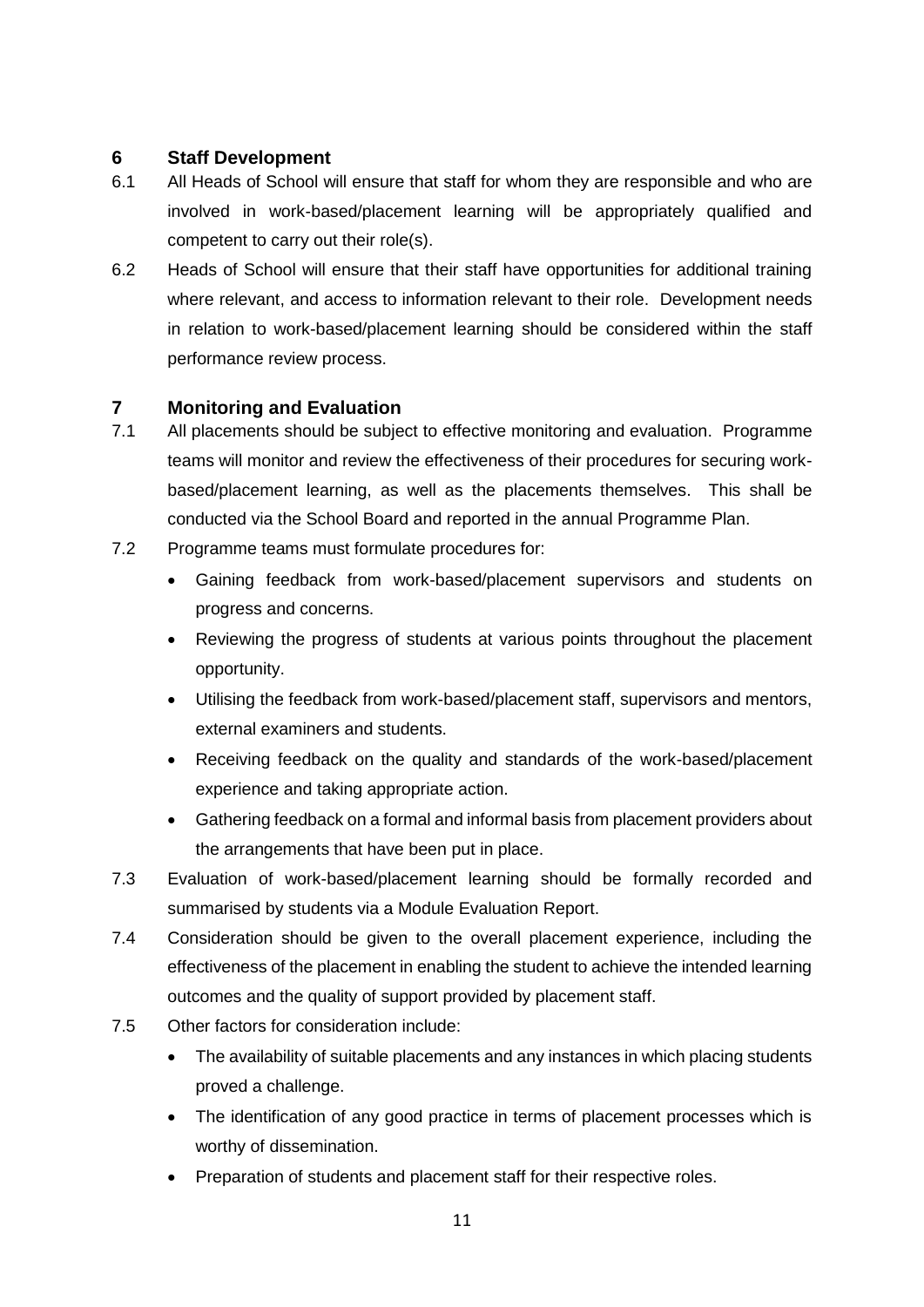- The effectiveness of communication between the University of Bolton and placement providers.
- 7.6 Any issues arising from placements should, like other module issues, be considered at the Student-Staff Liaison Committee (SSLC) meetings and feed into appropriate programme plans. Feedback from External Examiners (who may in some cases have the opportunity to visit placements) and from placement providers should also be used in the review of the placement experience.

#### <span id="page-11-0"></span>**8 Work-Based/Placement Learning for Students with a Disability**

- 8.1 If any special requirements are needed by a student who has a disability, the student and the programme team should be advised to consult the University's Disability Service. Students in partner organisations should contact their named Disability contact within their own institution in the first instance. Then, any additional requirements or reasonable adjustments should be discussed and agreed with the placement provider in advance of the placement starting. The Disability Service can provide advice but it remains the responsibility of the programme team to discuss relevant matters with the placement provider.
- 8.2 Programme teams and placement staff should always seek permission from students before disclosing information on disabilities or other protected characteristics to placement providers. In some cases there may be a legal obligation to share (or not share) information regarding the nature of a disability with placement providers, particularly if the disability has implications for the health and safety of them or others. Advice must be sought prior to the placement from the Disability Team within the University.
- 8.3 Programme teams and placement staff are responsible for liaising with the Disability Service to determine funding eligibility for additional support for students with a disability, for example a BSL interpreter or a sighted guide, well in advance of the placement.

#### <span id="page-11-1"></span>**9 Health and Safety**

- 9.1 The work placement should be safe and provide a learning environment that has controlled risks for the evidence based and reflective practice.
- 9.2 All students will be subject to the University's Work Placement Policy and the Universities & Colleges Employer Association (UCEA) Health and Safety Guidance for the placement of Higher Education Students. Details of the UCEA document can be found at [www.ucea.ac.uk](http://www.ucea.ac.uk/)
- 9.3 Activities in the workplace are governed by the Health & Safety at Work Act 1974 and the supporting Regulations; Orders; Statutes; Codes of Practice and Guidance Notes.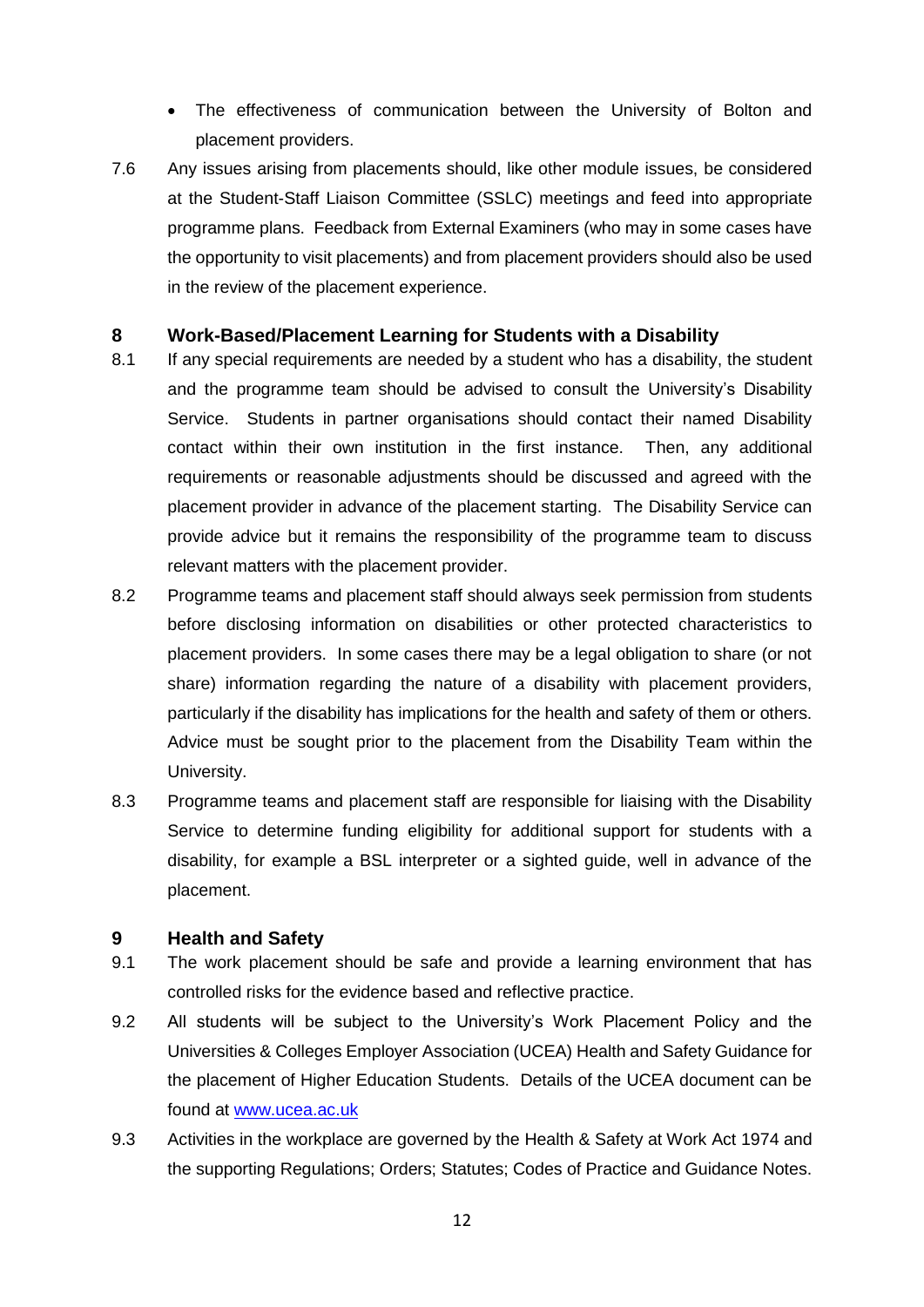This requires a general duty for placement providers to provide a safe place of work for and including students on work-based/placement learning.

- 9.4 The Management of Health and Safety at Work Regulations 1999 further extend the employer and placement provider's duty to conduct risk assessments on articles, substances, equipment, activities, etc. relating to the workplace. This also includes the need for a risk assessment associated with work-based/placement learning. There is considered increased risk for work placement students because of their lack of experience and attitude toward health and safety risks. The UCEA guidance requires a vetting process to be conducted by the University to assess the risks to health and safety of a student whilst on placement. If the placement is considered to not meet an adequate standard of safety, then the University is duty bound to establish an action plan with the placement provider to effectively manage or control the risks to the student prior to, or within a reasonably short timescale.
- 9.4 The student should commit themselves to the spirit of the work-based/placement learning and in doing so, comply with the various legislation imposed on the placement provider in managing and controlling the risks associated with the placement activities.
- 9.5 It is important that the student discloses any medical conditions as to why they are not able to complete any aspect of the work-based/placement learning, by advising the programme leader, module tutor or placement coordinator as soon as possible.
- 9.6 Throughout the work-based/placement learning, students must adhere to the Code and work only under the direct supervision of the Placement Supervisor. A nominated member of staff from the University will be assigned to each student as a source of reference and support to students whilst on their work-based/placement learning.
- 9.7 The Programme Leader, in liaison with the Placement Supervisor, must ensure that appropriate arrangements are agreed and in place for University staff and students working in premises not under the sole control of the University. Programme Leaders should ensure that a risk assessment is carried out for any new work-based/placement learning opportunity, including appropriate investigations being made into the health and safety arrangements in place for the learning/working environment. The risk assessment form is attached at appendix 1.
- 9.8 It is acknowledged that some placements will have specific agreements that identify that a risk assessment is not required. The Head of School must be informed and must approve this arrangement in order to establish whether a risk assessment needs to be carried out and whether this arrangement be reviewed.
- 9.9 The necessity for a site visits extends to most placement learning opportunities. It is acknowledged, however, that in some circumstances it may be unrealistic or inappropriate for a site visit to be undertaken. In such cases, the risk assessment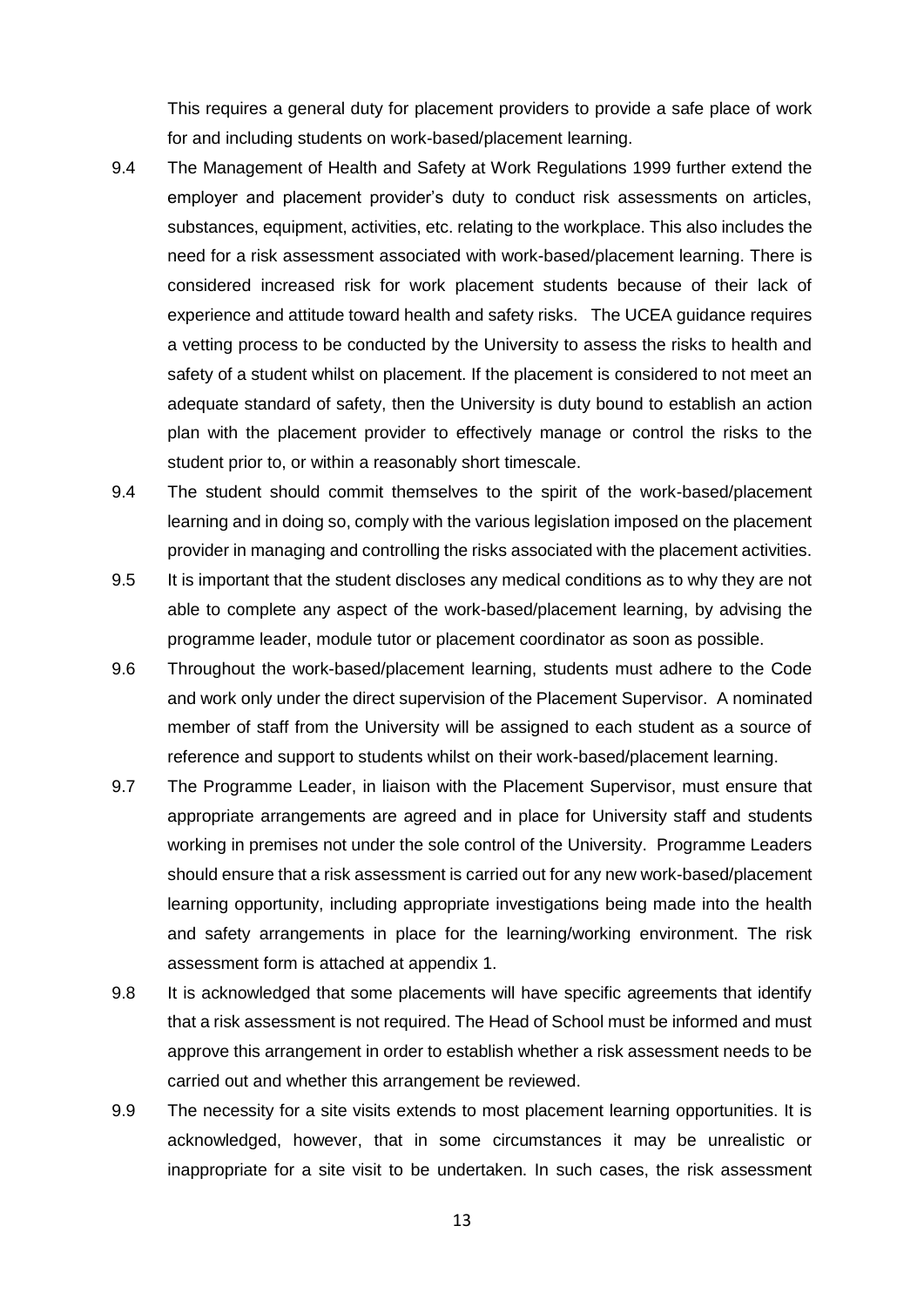should be carried out on the basis of the information available. If there are reasonable concerns regarding the safety of students on the work-based/placement learning following the risk assessment, it may be necessary for the Programme Leader to reconsider undertaking a site visit. In cases where the Programme Leader does not carry out a site visit on the basis that it is not reasonably practical, it should record the reasoning for this on the Risk Assessment Form.

- 9.10 In terms of Health and Safety Policy considerations, Heads of School should satisfy themselves of the following:
	- If it is a requirement for an organisation to have a Health and Safety policy, the placement provider should confirm that they have one to the University.
	- It is sufficient for the placement provider to confirm that they are compliant with their own Health and Safety policy and that there is a mechanism in place for students on placement to familiarise themselves with it.
	- Programme teams should instruct students to familiarise themselves with the Health and Safety Policy of the placement provider.
	- For placements where there is no legal requirement to have a Health and Safety Policy, discussions must be held between the Programme Leader and the student as to what are appropriate risks and health and safety measures to be undertaken.
- 9.11 It should be noted that in the case of clinical work, there may be additional health and safety requirements, depending on the nature, purpose and location of the clinical experience. Responsibility for health and safety in clinical work lies with the programme of study to which the student belongs.
- 9.12 When planning a placement learning opportunity, University staff and partners may find it helpful to refer to guidance published by Universities and Colleges Employers Association (UCEA) on the implementation of good Health and Safety Practice on placements:
	- Guidance on Health and Safety in Fieldwork: [http://www.ucea.ac.uk/objects\\_store/guidance\\_on\\_health\\_and\\_safety\\_in\\_fieldwor](http://www.ucea.ac.uk/objects_store/guidance_on_health_and_safety_in_fieldwork.pdf) [k.pdf](http://www.ucea.ac.uk/objects_store/guidance_on_health_and_safety_in_fieldwork.pdf)
	- Guidance on Health and Safety for the placement of Higher Education Students: http://www.ucea.ac.uk/objects\_store/ucea\_health\_and\_safety\_guidance\_for\_the [placement\\_ofhe\\_students.pdf](http://www.ucea.ac.uk/objects_store/ucea_health_and_safety_guidance_for_the_placement_ofhe_students.pdf)
- 9.13 Where Programme Leaders have concerns regarding the risk based approach to Health and Safety of individual placements, they should contact the University's Health and Safety Advisor.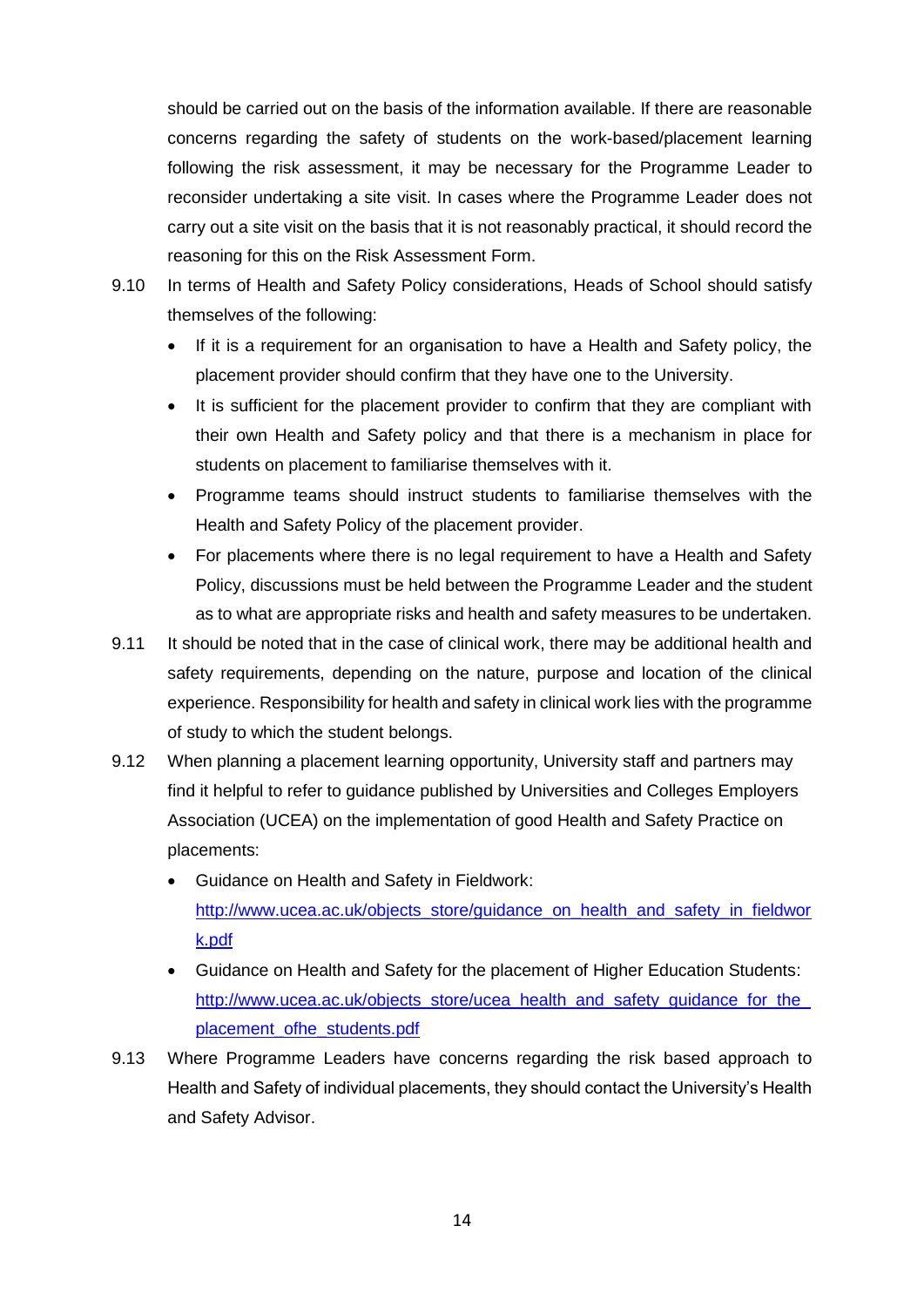## <span id="page-14-0"></span>**Appendix 1: Work-Based/Placement Learning Assessment**





Teaching Intensive Research Informed

| <b>1. PLACEMENT DETAILS</b>                                                                                                                                                  |  |                                                            |                     |                                                     |  |
|------------------------------------------------------------------------------------------------------------------------------------------------------------------------------|--|------------------------------------------------------------|---------------------|-----------------------------------------------------|--|
| <b>Organisation Name:</b>                                                                                                                                                    |  |                                                            |                     |                                                     |  |
| Occupational Area:                                                                                                                                                           |  |                                                            |                     |                                                     |  |
| Postal Address:                                                                                                                                                              |  |                                                            | Nature of Business: |                                                     |  |
|                                                                                                                                                                              |  |                                                            |                     |                                                     |  |
| Post Code:                                                                                                                                                                   |  |                                                            | Main Contact:       | Mr, Mrs, Miss, Ms Dr, Other                         |  |
| Telephone No.:                                                                                                                                                               |  |                                                            | Position:           |                                                     |  |
| Fax No.:                                                                                                                                                                     |  |                                                            | Person:             | Employer Health & Safety Representative / Competent |  |
| Mobile No.:                                                                                                                                                                  |  | <b>University Representative</b><br>(tutor or supervisor): |                     |                                                     |  |
| Email address:                                                                                                                                                               |  |                                                            |                     |                                                     |  |
| Web Site:                                                                                                                                                                    |  |                                                            |                     |                                                     |  |
| Number of<br>F/T<br>P/T<br>Employees:                                                                                                                                        |  |                                                            | Other               | Total                                               |  |
| What is preferred method of Contact                                                                                                                                          |  |                                                            |                     |                                                     |  |
| Information contained in our database may be used to contact you from time to time.<br>Please indicate if you want to be contacted<br>Yes<br>No.<br>$\overline{\phantom{a}}$ |  |                                                            |                     |                                                     |  |

| <b>2. INSURANCE DETAILS</b>    |                              |
|--------------------------------|------------------------------|
| <b>Current Insurance Cover</b> | Please tick the relevant one |
| <b>Employers Liability</b>     |                              |
| <b>Public Liability</b>        |                              |
| Vehicle/Plant                  |                              |

| <b>3. SUPERVISION</b>     |                                                                                          |     |  |  |
|---------------------------|------------------------------------------------------------------------------------------|-----|--|--|
| 3.1                       | Will the Employer provide Supervision / Safeguarding<br>Yes.<br>or                       | No. |  |  |
| Name:                     |                                                                                          |     |  |  |
|                           |                                                                                          |     |  |  |
| <b>DEPUTY SUPERVISION</b> |                                                                                          |     |  |  |
| 3.2                       | In the absence of the main supervisor who will supervise the learner/employee? Yes or No |     |  |  |
| Name:                     |                                                                                          |     |  |  |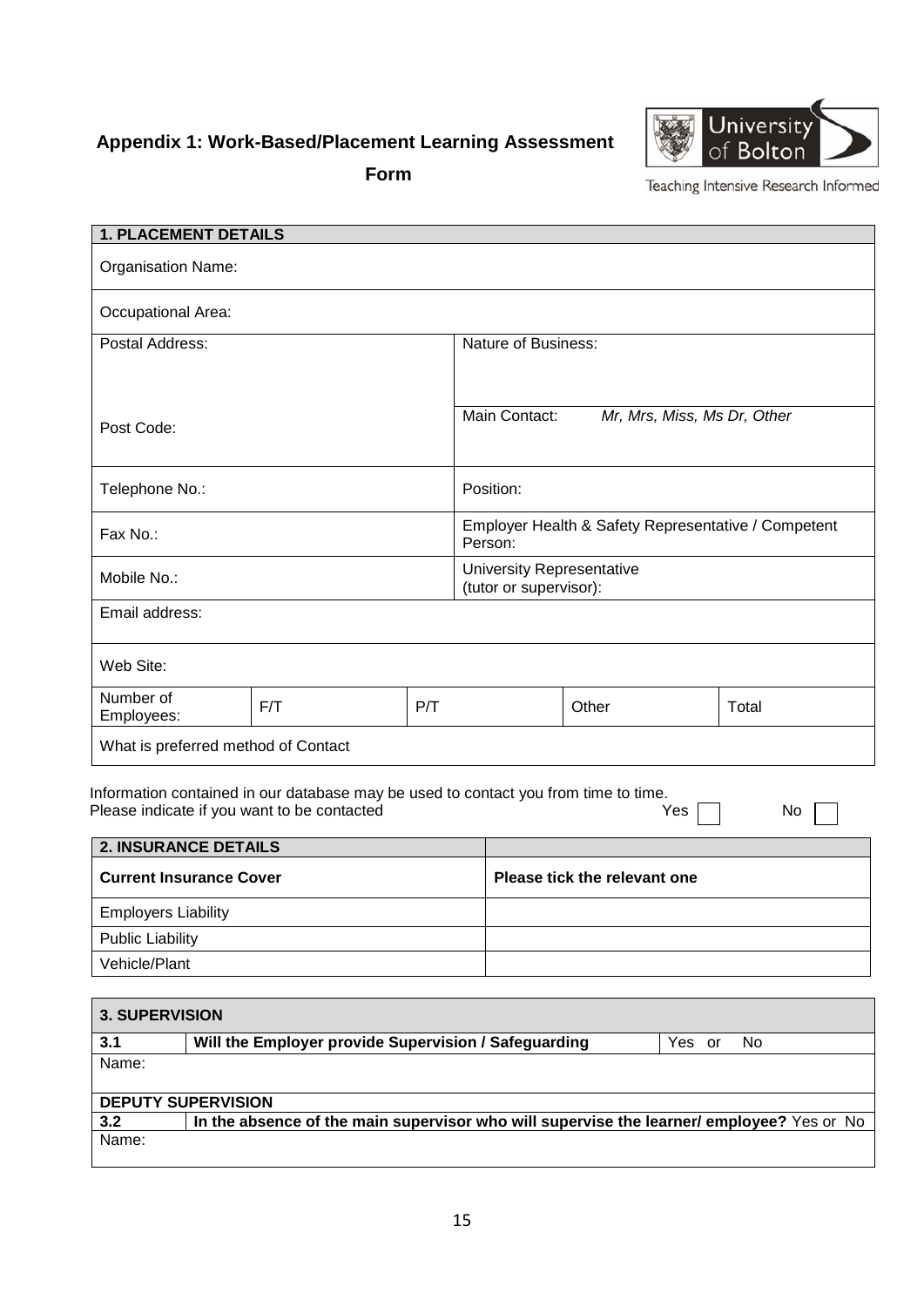| <b>4. HEALTH AND SAFETY</b> |                                                                                                                                                                                                                                                        |        |  |  |
|-----------------------------|--------------------------------------------------------------------------------------------------------------------------------------------------------------------------------------------------------------------------------------------------------|--------|--|--|
| 4.1                         | <b>Health and Safety Policy</b>                                                                                                                                                                                                                        | Yes/No |  |  |
| A                           | Is there a clear commitment to health, safety & welfare (written policy statement<br>mandatory when 5 or more employees)?                                                                                                                              |        |  |  |
| B                           | Are the responsibilities and arrangements for health and safety clearly stated (recorded<br>when 5 or more employees)?                                                                                                                                 |        |  |  |
| 4.2                         | <b>Risk assessment and control</b>                                                                                                                                                                                                                     | Yes/No |  |  |
| A                           | Have risk assessments been carried out and significant risks identified?                                                                                                                                                                               |        |  |  |
| B                           | Have the significant findings and details of any groups identified (e.g. young persons/<br>vulnerable adults inexperience) as being especially at risk been recorded (this is<br>optional where there are fewer than 5 employees)?<br><b>Comments:</b> |        |  |  |
| $\mathsf{C}$                | Give details of the risks and control measures relating to the occupations and the specific activities carried<br>out in the workplace.                                                                                                                |        |  |  |
| D                           | How are the risks and control measures explained to employees and others?                                                                                                                                                                              |        |  |  |
| E                           | Are risk assessments reviewed e.g. in light of the findings from monitoring activities?                                                                                                                                                                |        |  |  |

| Fire and emergencies                                                            | Yes/No |
|---------------------------------------------------------------------------------|--------|
| Has the Employer carried out a fire risk assessment?                            |        |
| Is there a means of raising the alarm and fire detection in place?              |        |
| Are there appropriate means of fighting fire in place?                          |        |
| Are effective means of escape in place including unobstructed routes and exits? |        |
| <b>Comments:</b>                                                                |        |
|                                                                                 |        |
|                                                                                 |        |
|                                                                                 |        |

| 5. EMPLOYER APPRAISAL / ORGANISATIONAL NEEDS ANALYSIS- ACTION / RECOMMENDATIONS        |                |                |                                  |  |
|----------------------------------------------------------------------------------------|----------------|----------------|----------------------------------|--|
| 5.1<br><b>Agreed Action</b>                                                            |                |                |                                  |  |
| <b>ACTION</b>                                                                          | <b>BY WHOM</b> | <b>BY WHEN</b> | <b>COMPLETION</b><br><b>DATE</b> |  |
|                                                                                        |                |                |                                  |  |
| 5.2<br><b>Appraisal Summary and Recommendations</b>                                    |                |                |                                  |  |
| 5.3<br>To be completed by Program Leader / Academic Group Leader (FOR OFFICE USE ONLY) |                |                |                                  |  |
|                                                                                        |                |                |                                  |  |

Г

|            | The above named company is authorised with effect from | Date:  |  |
|------------|--------------------------------------------------------|--------|--|
| Signature: |                                                        | Print: |  |